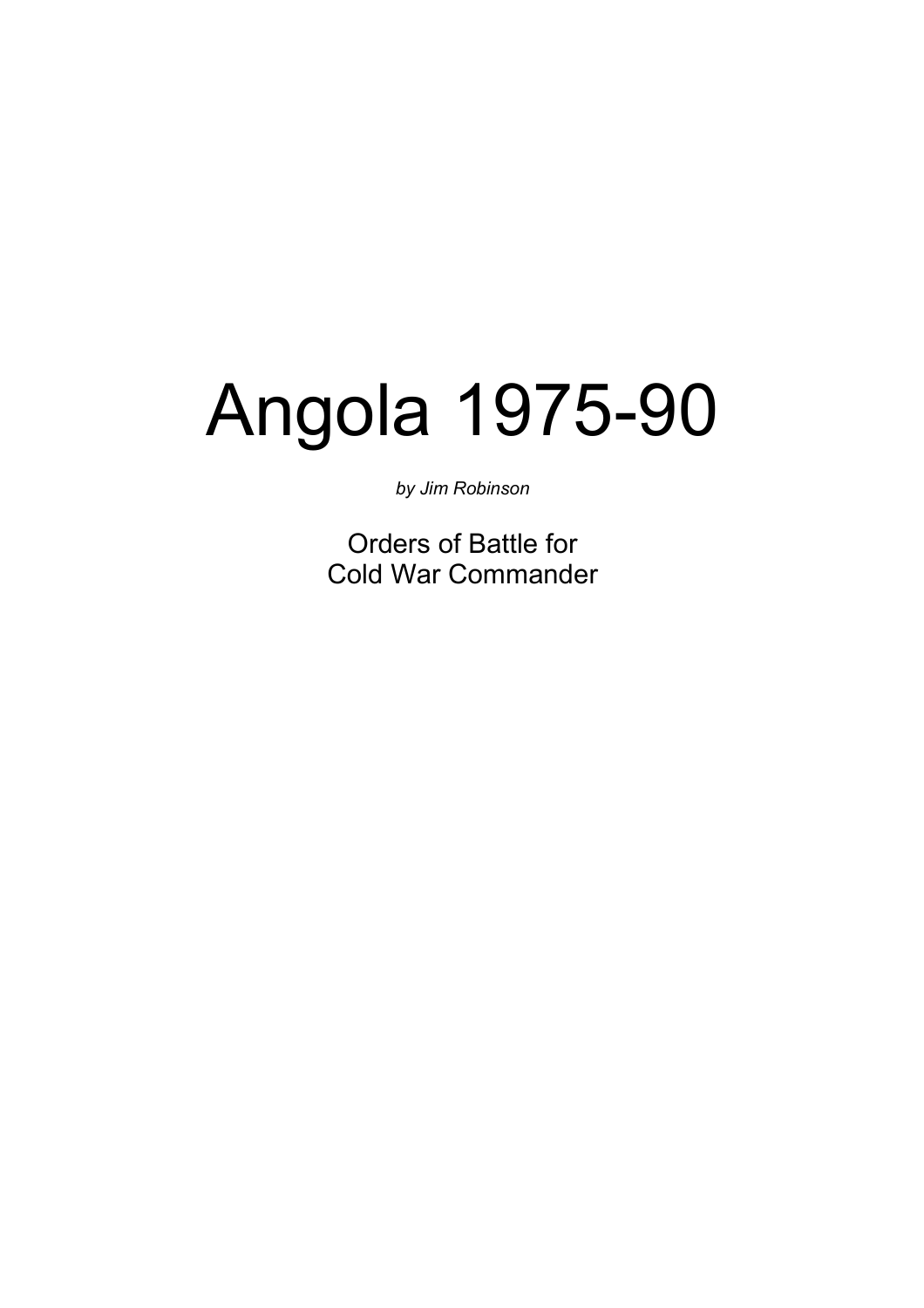# Forces in Angola:

# SWAPO (South West African People's Organization)

The South West African People's Organization (SWAPO) formed in 1960 in Angola. Together with a similar organization within SWA, the People's Liberation Army of Namibia (formed in 1962), SWAPO conducted a campaign of raids across the border from Angola into SWA. Most of the raids were patrolsized units though occasionally a larger night time raids were carried out on SADF border posts. The vast majority of larger scale actions were carried out inside Angola when the SADF carried out "External" operations of varying sizes.

SWAPO and the PLAN created a number of Brigades to screen the border and protect their camps from SADF incursions. They were based on the FAPLA's own brigade organization, which in turn was a stripped down version of the Soviet Motor Rifle Regiment. On paper these were organized as follows;

# SWAPO INFANTRY BRIGADE:<br>RHO: COLEA

CO, FAO

# Support Units:

| Recce Coy: | 2 Recce Scout units               |
|------------|-----------------------------------|
| Tank Coy:  | $3$ T-34/85                       |
| Eng Coy    | 1 Engineer unit, 1 Truck          |
| AT Coy:    | 2 4x4 with 107mm RcR              |
| AAA Coy:   | 2 ZU-23-2, 2 SA-7 units, 2 Trucks |
| Trans Coy: | 8 Trucks                          |
|            |                                   |

# 3 Infantry Battalions, each with:

| BHQ:        | HQ, SA-7 unit     |
|-------------|-------------------|
| 3 Inf Coys: | 3 Infantry units  |
| Mortar Btty | 182mm Mortar unit |
| AT PIt:     | 182mm RcR unit    |
|             |                   |

Brig Arty Bttn: 3 120mm Mortar units, 3 Trucks

#### NOTES:

SWAPO attempted to form three of these brigades. None were fully formed by the end of the war. Those elements that were formed were often assigned to FAPLA formations.

Support units were to be issued to Battalions as required.

MAW is RPG-7.

As the infantry brigades were not available for the planned tasks, additional units were created to cover many SWAPO/PLAN camps. These were called Specialist Units.

# SPECIALIST UNIT:

| BHQ:         | HQ, 2 Trucks           |
|--------------|------------------------|
| 2 Inf Coys:  | 2 Infantry units       |
| Mortar Btty: | 182mm Mortar unit      |
| AAA PIt:     | 1 ZU-23-2, 1 SA-7 unit |

NOTES:

These formation were a combination of Administrative and defensive sub-units, assigned to a specific area.

MAW is RPG-7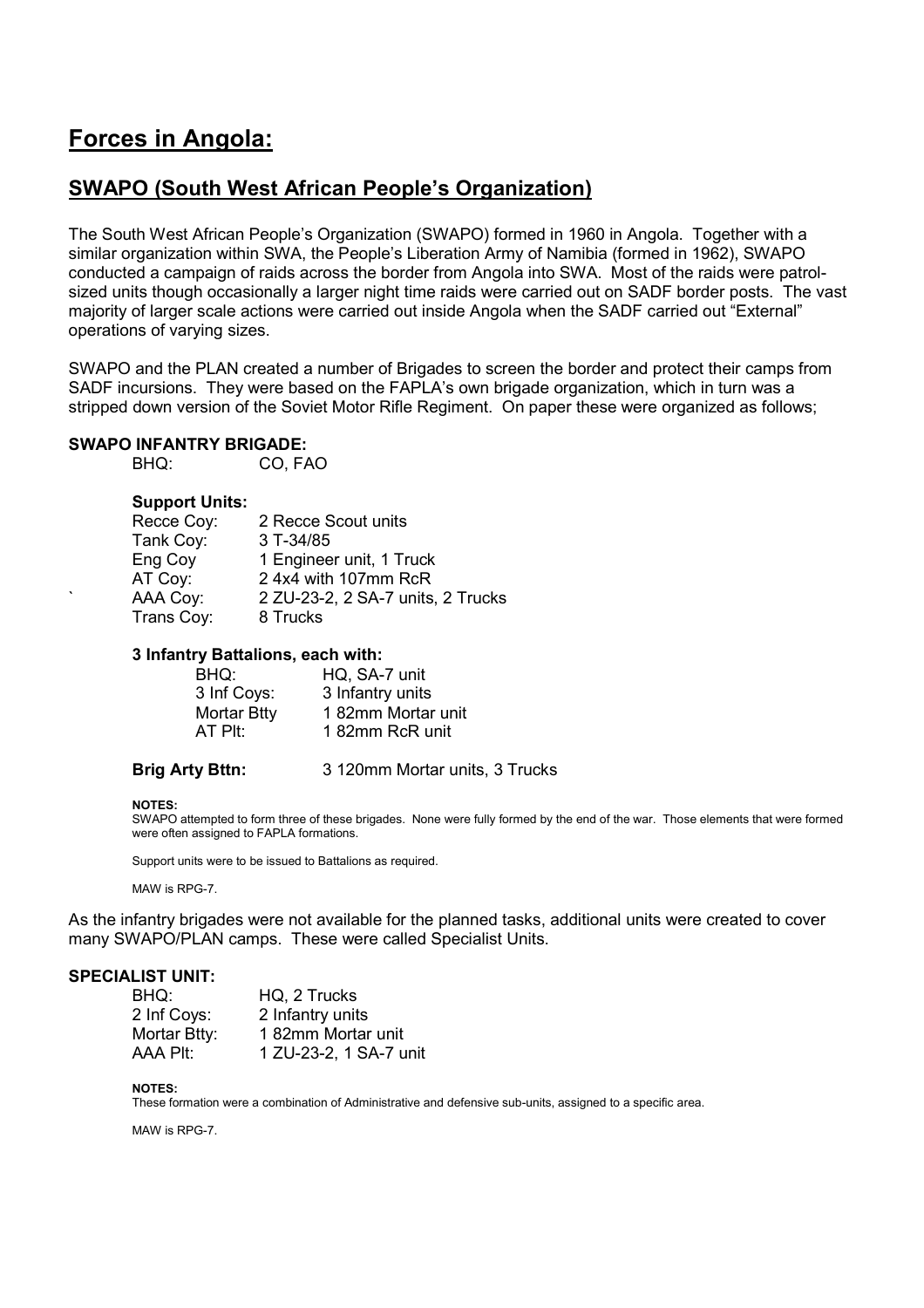To carry the war into SWA, the forward elements of SWAPO/PLAN were organized into fronts. These were the Northeast, North, and Northwest. The Central front operated north of the other three against UNITA. Each Front was broken down into Detachments. The usual forces assigned to a front were as follows;

# **SWAPO/PLAN FRONT**<br>BHQ:

CO, FAO

#### Support Units:

| Recce Coy: | 3 Recce Scout units                                            |
|------------|----------------------------------------------------------------|
| Tank Coy:  | 2 T-34/85                                                      |
| Eng Coy    | 1 Engineer unit, 1 Truck                                       |
| Arty Bttn: | 2 82mm Mortar units, 1 82mm RcR unit, 2 122mm Rocket Launchers |
| AAA Coy:   | 1 ZU-23-2, 2 SA-7 units, 1 Trucks                              |

5 Detachments, each with: HQ, 5 Infantry units

#### NOTES:

Support units were to be issued to Battalions as required.

The 122mm rocket launchers are the single tube model. A 5cm radius template is used and deviation as per MRL applies.

Front Tank companies (when they existed) were retained at Front Headquarters for its defence.

MAW is RPG-7.

# FAPLA (People's Armed Forces for the Liberation of Angola)

The FAPLA was created from the military forces of the MPLA after that organization gained control of Angola. The FAPLA was trained and equipped by the Soviet Union and Cuba and ended up a micro version of the Soviet Army. During the 1980s, the FAPLA was made up of the following units;

- 10 Military Districts
- 5 Mechanized Infantry Brigades
- 17 Infantry Brigades
- 11 ODP "Infantry Brigades
- 4 Anti-aircraft Brigades<br>10 Independent Tank Ba
- Independent Tank Battalions
- 5 Artillery Battalions

The term brigade is misleading. In reality these formation were cut-down versions of the Soviet Motor Rifle Regiment. The Mechanized and Motorised Infantry Brigades were the field forces whilst the ODP "Infantry" Brigades were security forces stationed in the countryside. Where UNITA was active these brigades were multi-battalion formations backed up by heavy weapons, but where UNITA was inactive the brigades were often only battalion strength.

The best equipped FAPLA Brigades were the 5 Mechanised Infantry, which were organised as follows;

# FAPLA MECHANIZED INFANTRY BRIGADE:<br>BHO: CO FAO FAC

CO, FAO, FAC

# Support Units:

| Recce Coy: | 1 "recce" PT-76, 2 "recce" BRDM-2        |
|------------|------------------------------------------|
| AT Coy:    | 1 BRDM-2 equipped with AT-3 (Sagger)     |
| Eng Coy    | 1 Engineer unit, 1 TMM Bridge, 1 Truck   |
| AAA Coy:   | 1 ZU-23-2 units, 2 SA-14 units, 2 Trucks |
|            |                                          |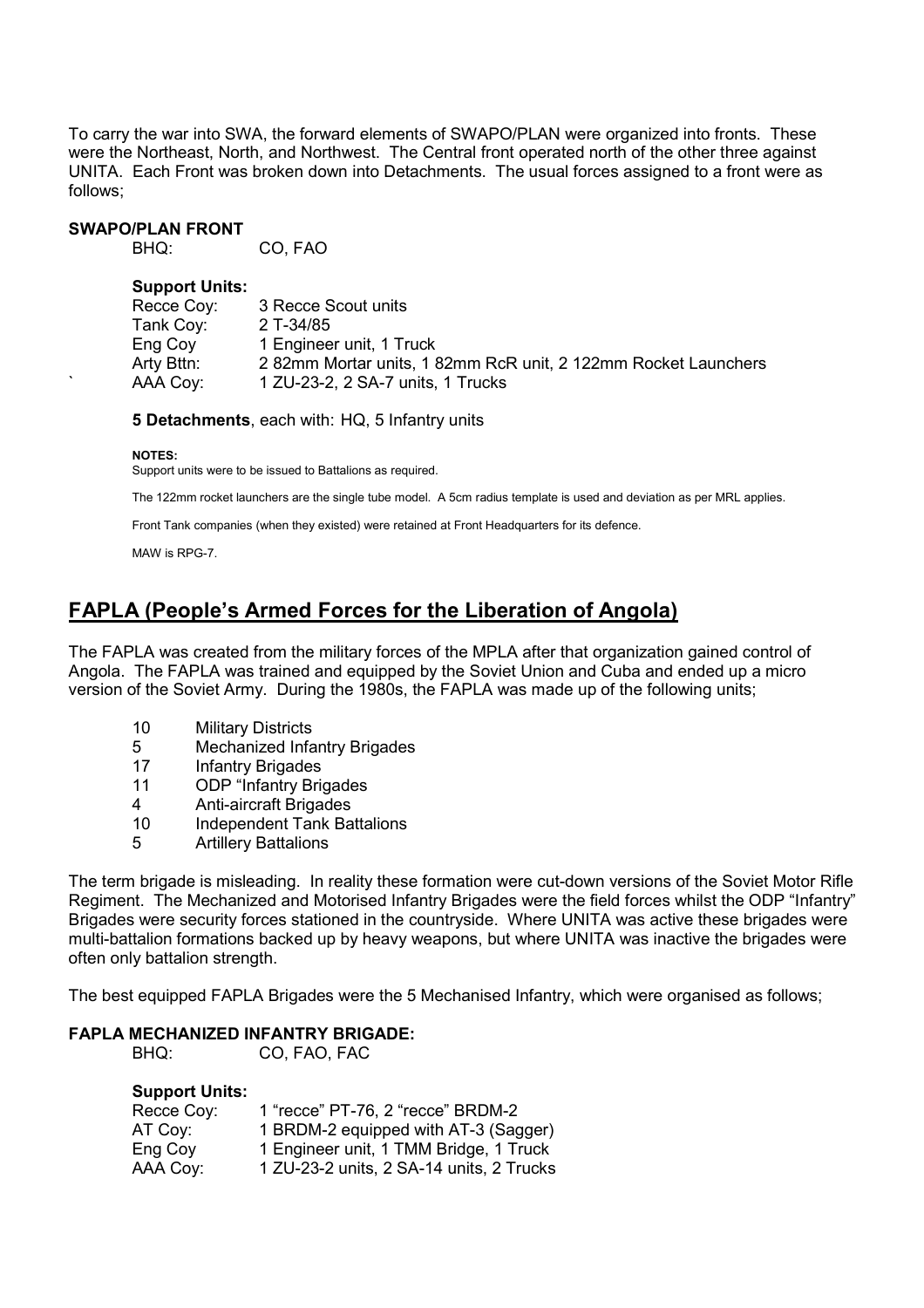# 1 Infantry Battalion, with:

| BHQ:         | HQ, FAO, 1 Truck                                                   |
|--------------|--------------------------------------------------------------------|
| 3 Inf. Coys: | 3 Infantry units, 3 BTR-60                                         |
| Supt Cov:    | 182mm Mortar unit, 2 SA-7 units, 1 HMG unit, 1 AGS-17 unit, 1 AT-3 |
|              | unit, 3 Trucks, 2 BTR-60                                           |

# 2 Infantry Battalions, each with:

| BHQ:         | HQ. FAO                                                            |
|--------------|--------------------------------------------------------------------|
| 3 Inf. Coys: | 3 Infantry units, 3 BTR-152                                        |
| Supt Cov:    | 182mm Mortar unit, 2 SA-7 units, 1 HMG unit, 1 AGS-17 unit, 1 AT-3 |
|              | unit, 3 Trucks, 2 BTR-152                                          |

# **Brigade Tank Battalion, with:**<br>BHQ: HQ, F

 BHQ: HQ, FAO 3 Tank Coys: 2 T-54/55 MBT.

# Brigade Artillery Battalion, with:

| HQ, FAO, 2 Trucks              |
|--------------------------------|
| 1 122mm D-30 Howitzer, 1 Truck |
| 176mm ZIS-2 Howitzer, 1 Truck  |
| 2 BM-21 MLR.                   |
| 1 120mm Mortar unit, 1 Truck   |
|                                |

### NOTES:

MAW is RPG-7.

The FAPLA's 17 Infantry Brigades were organized as follows;

# **FAPLA INFANTRY BRIGADE:**<br>BHQ: CO. F.

CO, FAO, FAC

# Support Units:

| Recce Coy: | 1 "recce" PT-76, 2 "recce" BRDM-2        |
|------------|------------------------------------------|
| AT Coy:    | 1 BRDM-2 equipped with AT-3 (Sagger)     |
| Eng Coy    | 1 Engineer unit, 1 TMM Bridge, 1 Truck   |
| AAA Coy:   | 1 ZU-23-2 units, 2 SA-14 units, 2 Trucks |

# 1 Infantry Battalion, with:<br>BHQ: H

| BHQ:         | HQ. FAO                                                            |
|--------------|--------------------------------------------------------------------|
| 3 Inf. Coys: | 3 Infantry units, 3 BTR-152                                        |
| Supt Cov:    | 182mm Mortar unit, 2 SA-7 units, 1 HMG unit, 1 AGS-17 unit, 1 AT-3 |
|              | unit, 3 Trucks, 2 BTR-152                                          |

# 2 Infantry Battalions, each with:

| BHQ:         | HQ. FAO                                                            |
|--------------|--------------------------------------------------------------------|
| 3 Inf. Coys: | 3 Infantry units, 3 Trucks                                         |
| Supt Cov:    | 182mm Mortar unit, 2 SA-7 units, 1 HMG unit, 1 AGS-17 unit, 1 AT-3 |
|              | unit, 5 Trucks                                                     |

# Brigade Tank Battalion, with:

| BHQ:         | HQ, FAO       |
|--------------|---------------|
| 3 Tank Coys: | 2 T-54/55 MBT |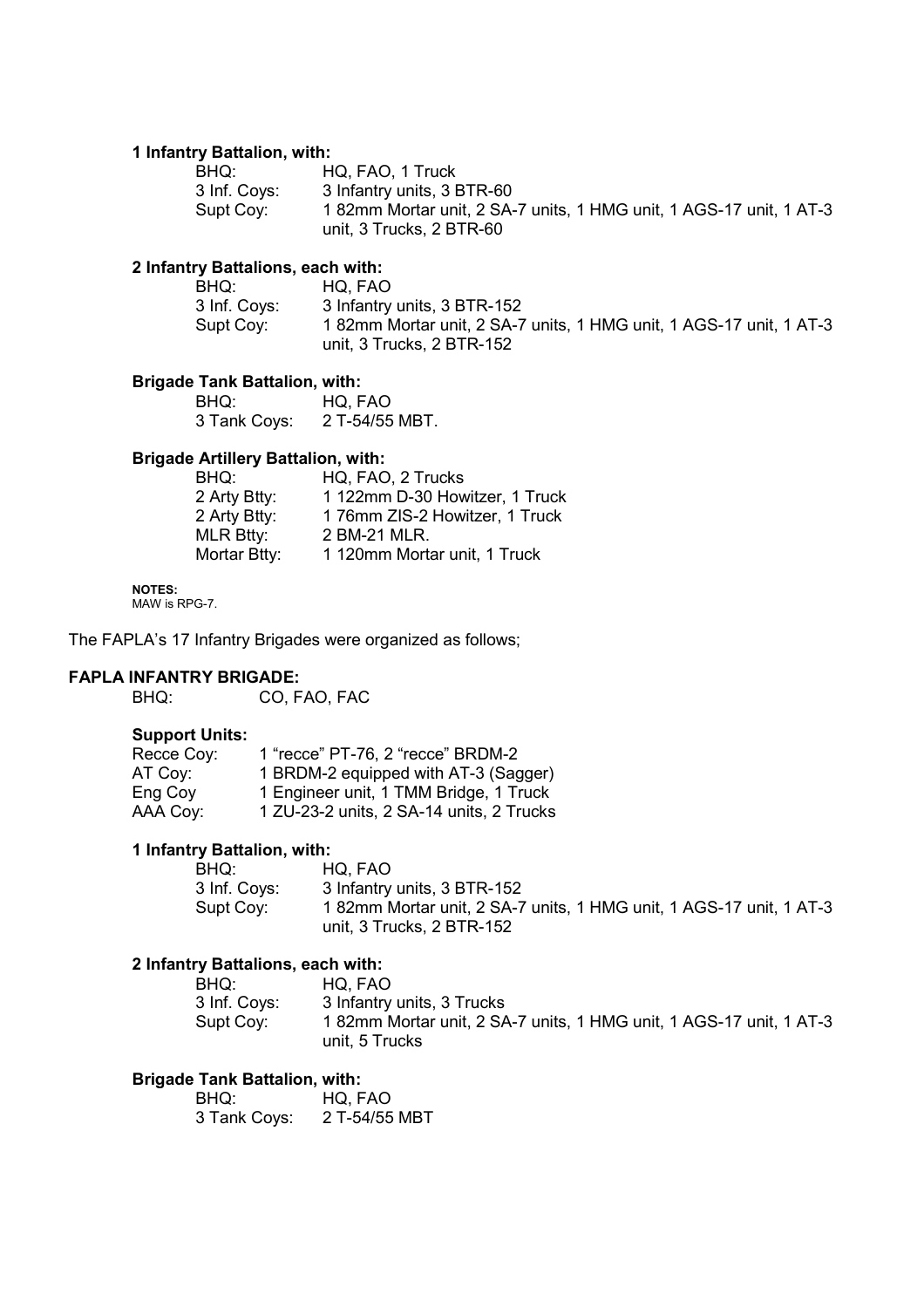#### Brigade Artillery Battalion, with:

| BHQ:             | HQ, FAO, 2 Trucks              |
|------------------|--------------------------------|
| 1-2 Arty Btty:   | 1 122mm D-30 Howitzer, 1 Truck |
| 1-2 Arty Btty:   | 176mm ZIS-2 Howitzer, 1 Truck  |
| <b>MLR Btty:</b> | 2 BM-21 MLR                    |
| Mortar Btty:     | 1 120mm Mortar unit, 1 Truck   |

#### NOTES:

Most Artillery Battalions for the Infantry Brigades only had 4 artillery batteries.

Most Infantry Brigade' did not have an Infantry Battalion in BTR-152s, with all battalions were mounted in trucks.

Some Infantry Brigades Tank Battalions were equipped with SU-100 or T-34/85 instead of T-54/44.

Not all brigades' Reconnaissance Companies were equipped with PT-76.

MAW is RPG-7.

# **FAPLA ODP INFANTRY BRIGADE:**<br>BHQ: CO, FAQ

CO, FAO

#### Support Units:

| Recce Coy: | 2 "recce" 4x4            |
|------------|--------------------------|
| AT Coy:    | 182mm RcR unit, 1 Truck  |
| Eng Coy    | 1 Engineer unit, 1 Truck |
| Tank Coy:  | 2 T-34/85                |
| Tran Coy:  | 4 Trucks                 |
|            |                          |

## 1-3 Infantry Battalion, each with:

BHQ: HQ, FAO<br>3 Inf. Coys: 3 Infantry 3 Infantry units,

## Brigade Artillery Battalion, with:

 BHQ HQ 1-3 Mortar Plts: 1 82mm Mortar units, 1 Truck 1 RcR Plt: 1 82mm RcR, 1 Truck

#### NOTES:

MAW is RPG-7.

# **INDEPENDENT TANK BATTALION:**<br>RHO: CO FAO

CO, FAO<br>2 T-55/62 MBTs 3 Tank Coys:

#### NOTES:

These were held at Army level.

Independent Tank Battalions were often pair with Infantry Battalions from the Mechanized Infantry Brigades to form Battlegroups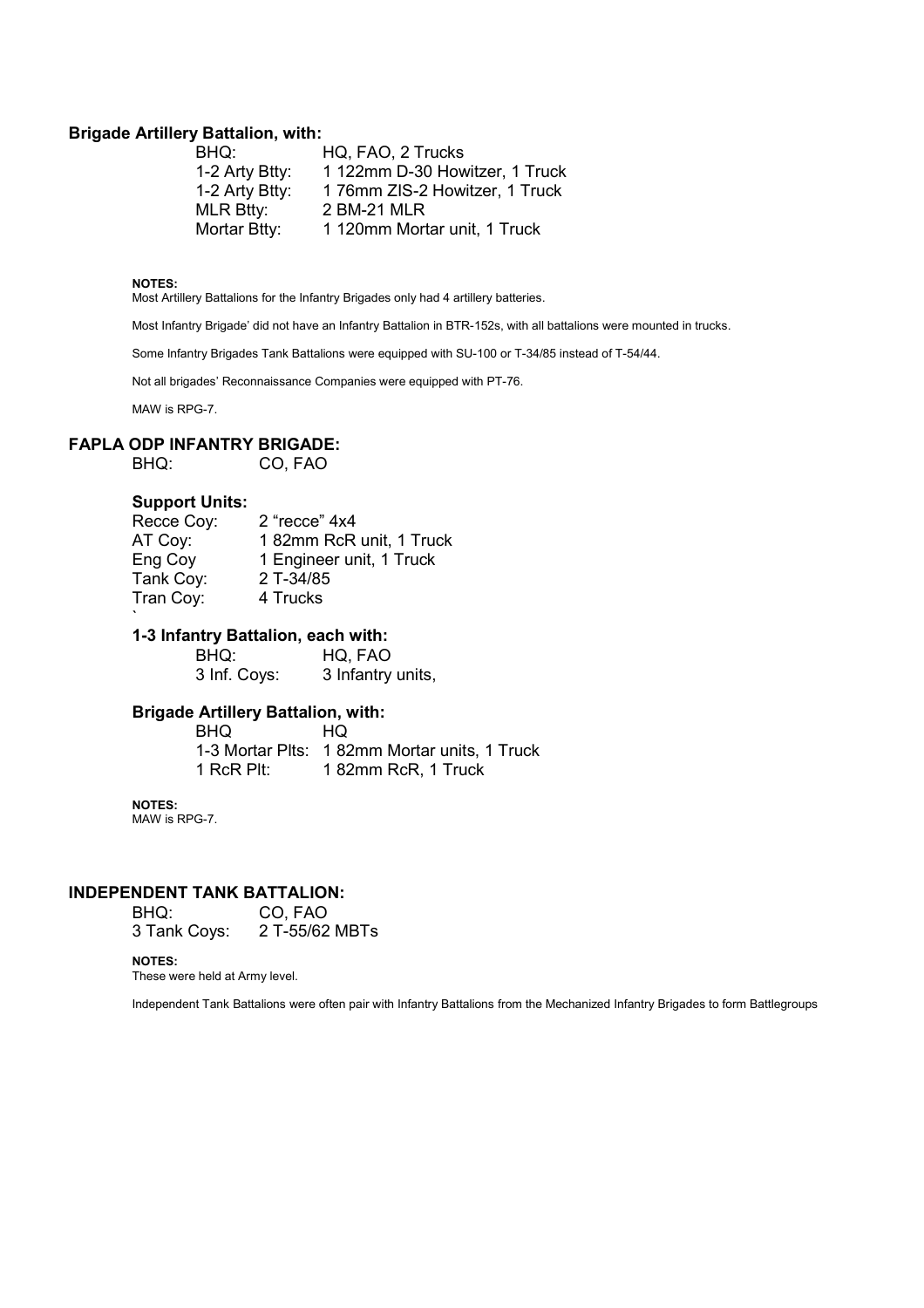# CUBAN FORCES SERVING IN ANGOLA

By the 1980s there were some 40,000 Cubans presenting Angola. Of these 20,000+ were actual military personnel serving in some 8 to 12 Motor Rifle Regiments and as advisors in the combat units of the FAPLA. In addition the vast majority of the engineers, technicians and pilots of the Angolan Air Force were Cuban.

The role of the Cuban Motor Rifle Regiments was not as the cutting edge of the FAPLA. Instead the were used mainly as a security force for the Cuban bases within Angola. Cuba, whilst willing to send troops to aid Angola did not want its equivalent of the Vietnam War, with its associated high body count. This often caused problems between the Cubans and the FAPLA, especially when dealing with SADF "externals". The Cubans would move to engage the invading troops but if they were gone by the time the Cubans arrived, hot pursuit was not an option. If attacked thought, the Cubans would stand their ground. As a result many SADF "externals" were planned to avoid Cuban positions and therefore the chances of the Cubans being engaged lessened.

The Cuban Motor Rifle Regiments were based on the Soviet model, although the equipment was of an older type as used by the FAPLA.

# CUBAN MOTOR RIFLE REGIMENT:

BHQ: CO, FAO, FAC

# Support Units:

| Recce Coy: | 1 "recce" PT-76, 2 "recce" BRDM-2                    |
|------------|------------------------------------------------------|
| AT Coy:    | 1 BRDM-2 equipped with AT-3 (Sagger)                 |
| Eng Coy    | 1 Engineer unit, 1 TMM Bridge, 1 MTU Bridge, 1 Truck |
| AAA Coy:   | 1 ZU-23-4, SA-9                                      |

# 3 Infantry Battalion, with:

| BHQ:         | HQ, FAO, 1 SA-7 unit, 1 AGS-17 unit, 2 BTR-60 |
|--------------|-----------------------------------------------|
| 3 Inf. Coys: | 3 Infantry units, 3 BTR-60                    |
| Recce Plt:   | 1 "recce" BRDM-2                              |
| AT PII:      | 1 AT-3 unit, 1 BTR-60                         |
| Mortar Coy:  | 1 120mm Mortar unit, 1 Truck                  |

# Brigade Tank Battalion, with:

 BHQ: HQ, FAO 3 Tank Coys: 2 T-55/62 MBT.

# Brigade Artillery Battalion, with:

| BHQ:          | HQ, FAO, 2 Trucks              |
|---------------|--------------------------------|
| 3 Arty Bttys: | 1 122mm D-30 Howitzer, 1 Truck |
| MLR Btty:     | 2 BM-21 MLR.                   |

#### NOTES:

Up to 1 company in Infantry Battalion per Brigade may replace its BTR-60 with BMP-1

MAW is RPG-7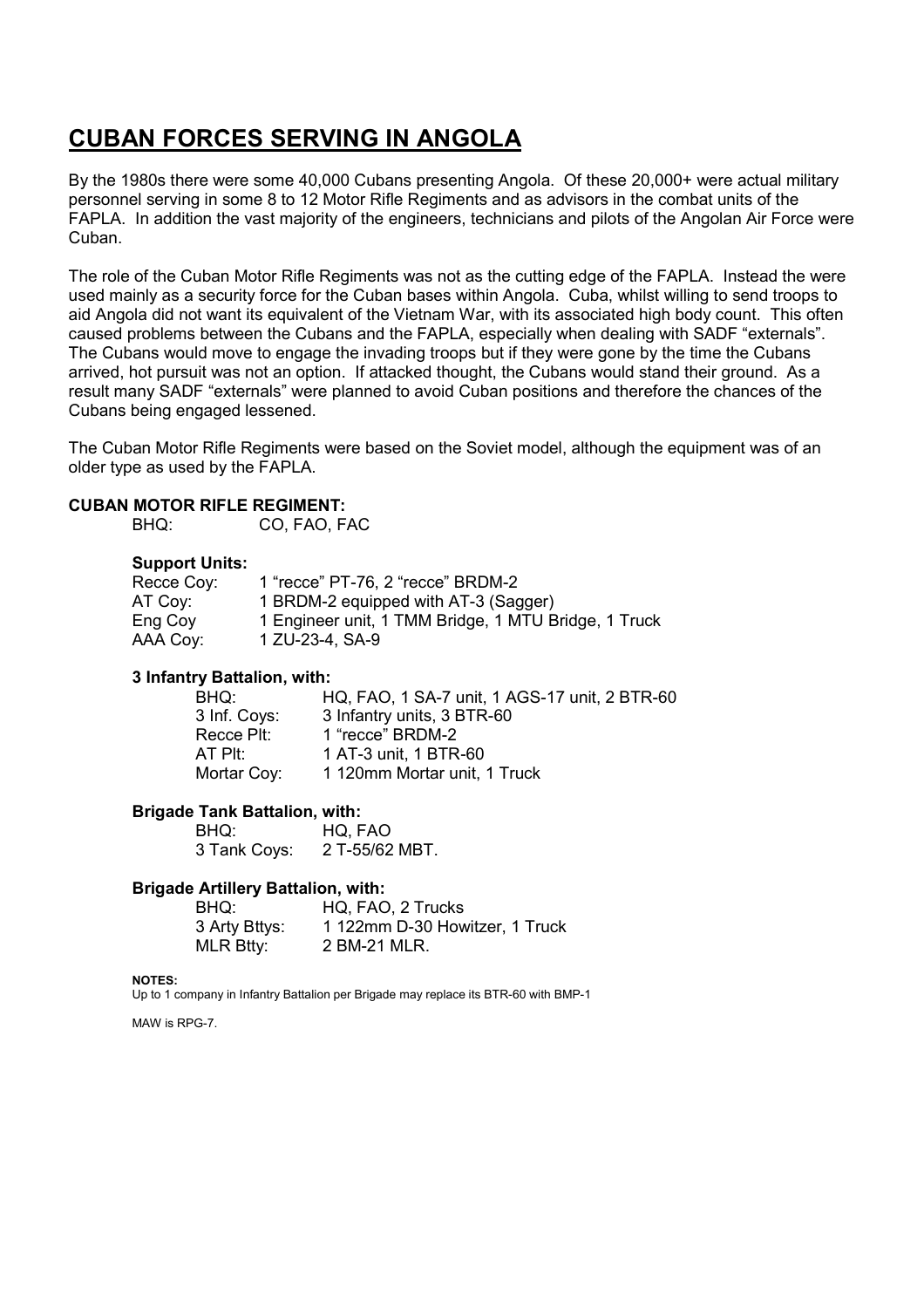# SADF (South African Defence Forces).

The South African Defence Force constantly operated under severe manpower restrictions with a total number of active in all three services of 103,000. This number can be broken down into 39,000 Permanent Force (PF) members, fleshed out by a mandatory call up of 32,000 white males for National Military Service. As NMS lasted for two years this meant there were 64,000 conscripts serving in the SADF at any one time.

Those who had finished NMS and did not want to enlist in the PF were placed in the Citizens Force (CF), the equivalent of the US National Guard, for a period of 12 years, attending a mandatory 30 days training per year., as well as a maximum 90 days active service every 2 years. In all CF numbers totalled 380,000 with an additional 150,000 in the CF Reserves which were those who had finished there service in the CF but transferred to a local "Commando" for home defence.

# South African Defence Forces in South West Africa (SWA) 1980 to 1989

FULL TIME FORCE: Permanent Force (PF) plus National Military Service (NMS)

44<sup>th</sup> Airborne Brigade (PF)

1<sup>st</sup> Parachute Battalion (PF)

State President Guard Battalion (NMS)

- 32<sup>nd</sup> Light Infantry Battalion (PF)
- 4 Recce Companies (PF)

Training / Combat Units: (NMS)

- 9 Infantry Battalions (8 White, 1 Black)
- 2 Armoured Regiments
- 2 Artillery Regiments
- 1 Engineer Regiment
- 1 Air Defence Artillery Regiment

CITIZEN FORCE: Permanent Force Cadre plus Citizen Force (CF) members

# 1 Recce Company

# 44th Airborne Brigade:

- 2<sup>nd</sup> Parachute Battalion
- 3<sup>rd</sup> Parachute Battalion
- 1<sup>st</sup> Parachute AT Battalion
- 1<sup>st</sup> Parachute Artillery Battalion (120mm mortars)

# 1 Corps Headquarters

- 1 Armoured Division, each:
	- 1 Armoured Brigade:
		- 3 Armoured Regiments (Olifant)
		- 2 Mechanized Infantry Battalions (Ratel)
	- 1 Mechanized Infantry Brigade:
		- 4 Mechanized Infantry Battalions (Ratel)
	- 1 Artillery Regiment (G-6)
	- 1 Engineer Regiment
	- 1 Air Defence Artillery Regiment
- 1 Infantry Division, with:
	- 3 Mechanized Infantry Brigades
		- 3 Mechanized Infantry Regiments (Ratel or Buffel)
		- 1 Armoured Reconnaissance Regiment (Eland-60/90)
	- 1 Artillery Regiment (G-5)
	- 1 Engineer Regiment
	- 1 Air Defence Artillery Regiment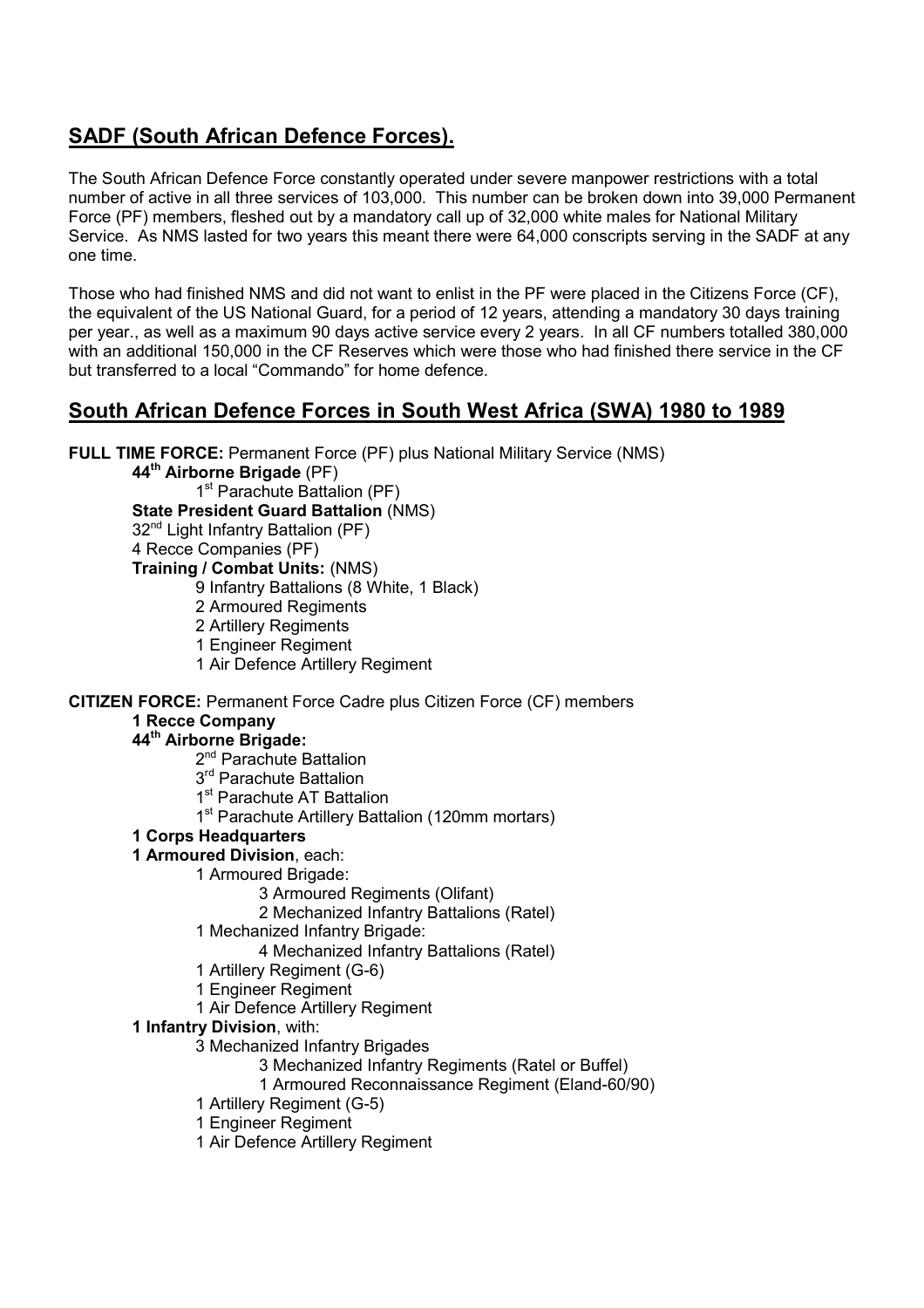## Corps Troops:

1 Motorised Infantry Brigade

3 Infantry Battalions (Buffel or Truck)

3 Artillery Regiments G-4 or G-5)

## Unassigned:

 16 Infantry Battalions 2 Armoured Reconnaissance Regiments (Eland-60/90) 2 Artillery Regiments (G-2 or G-4) 3 Engineer Regiments 2 Air Defence Artillery Regiments

## MECHANIZED INFANTRY BATTALION, 1980's

| BHQ:         | HQ, SA-7 unit, Engineer unit, FAO, FAC, 2 Buffel APCs          |
|--------------|----------------------------------------------------------------|
| 3 Inf. Coys: | 3 Infantry units, 3 Ratel-20                                   |
| 1 Supt Coy:  | 281mm Mortar units, 2 Ratel-90 Fire Support Vehicles, 2 Trucks |
| 1 AT Coy     | 2 Ratel-90 Fire Support Vehicles                               |
|              | 2 4x4 with ENTAC                                               |

NOTES:

In 1987/88 two Ratel-SP81mm Mortar vehicles were used in the Support Company and replaced the 81mm mortars and associated Trucks.

The 4<sup>th</sup> Infantry battalion using this organization took part in Operation Modular in late 1987. It was replaced in early 1988 by a CF battalion or the 82<sup>nd</sup> Mechanized Brigade using the same organization.

Some CF Mechanized Battalions still were equipped with the Buffel APC. Eland-90 Armoured Cars were used instead of Ratel-90s in these cases and Ratel-SP81mm Mortars and Ratel ZT-3 Swift vehicles cannot be used.

In 1988/89 two Ratel ZT-3 AT Vehicles were used in the AT Coy replacing the Ratel-90 FSV's and Jeeps with ENTAC.

The Battalion was to be reinforced by the following:

Tank Sqn: 4 Olifant MBTs Artillery Btty: 2 G-6 SP 155mm Guns.

#### ARMOURED REGIMENT, 1980's

 BHQ: HQ, SA-7 unit, Engineer unit, 2 Buffel APCs 3 Arm Sqn: 4 Olifant MBTs

#### NOTES:

By 1980 the Olifant 1A was the standard MBT in South African service. It is basically the same vehicle as the Israeli Centurion Sho't Kal with improved engine, Fire Control System. I was a classic example of how Israel and South Africa co-operated during this time

SADF Armoured Regiments rarely operated a complete units. Given the limited number of vehicles available and the nature of the combat, they were more often attached to Mechanized and Motorized battalions.

# ARMOURED CAR REGIMENT, 1980's

 BHQ: HQ, SA-7 unit, Engineer unit, 2 Buffel APCs 3 Arm Car Sqn: 2 Eland-90 recce 1 Eland-60 recce AT Sqn: 2 4x4 with ENTAC

#### NOTES:

As with the Armoured Regiments, SADF Armoured Car Regiments rarely operated a complete units. Squadrons were usually attached to other formations as required. There primary role was of reconnaissance with fire support secondary.

## "MODULAR" INFANTRY BATTALION

| BHQ         | HQ, FAO, FAC     |
|-------------|------------------|
| Arm Car Sqn | 2 Eland-90 recce |
|             | 1 Eland-60 recce |
| 3 Inf Coy:  | 6 Infantry units |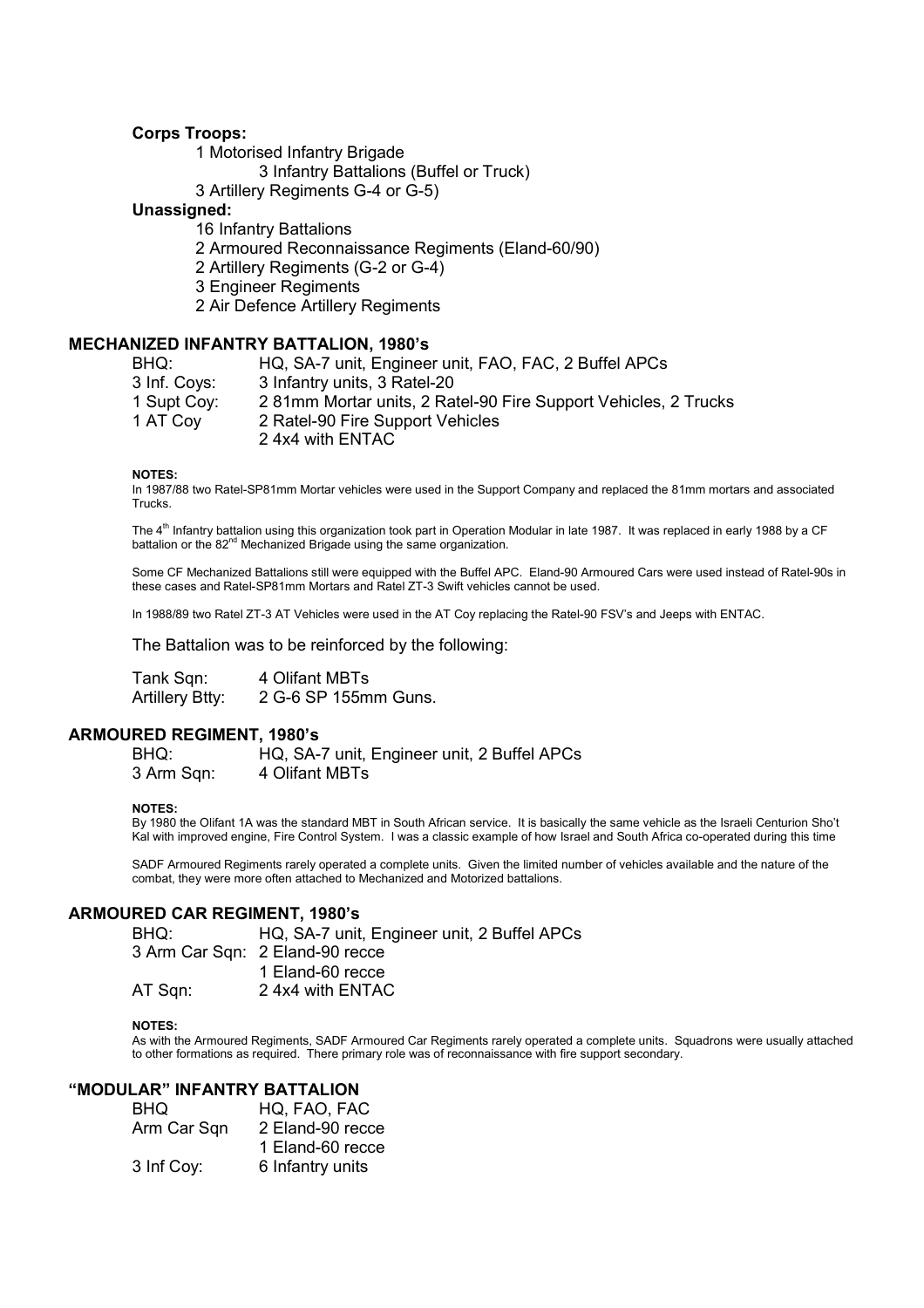## Assigned equipment:

- 0-4 HMG units
- 0-4 81mm Mortar units
- 0-4 Buffel APCs
- 0-2 Cavalry "recce" units
- 0-2 Motorcycle "recce" units
- 2-4 Tracker units

#### NOTES:

When the SADF took up position along the Angola-SWA border it created five "Modular" Infantry Battalions. These Battalions numbered 50 to 51 were made up of a Cadre of PF members. They were known as modular as their elements were assigned as needed from active service units in South Africa and from units of the SWATF. Each Battalion had a section of the boarder to hold and were issues extra equipment to help them carry out this task.

The 81mm Mortars and HMGs were placed in fixed positions around the Battalions Headquarters in fixed works.

Tracker units are highly specialised recce units. They are treated as Recce units but are exceptionally good at locating and identifying hidden enemy units. When rolling to locate a hidden unit reduce the score needed by 1. In addition, units using the "Hide" rule or reserves may not deploy in ambush within 20 cm of a Tracker unit.

The MAW issued was the Carl Gustav 84mm RcR. However this was rarely carried in the field.

Mobile operations mechanized support was provided by the 61<sup>st</sup> Mechanized Infantry Battalion.

# **61st MECHANIZED INFANTRY BATTALION**

| BHQ:                   | HQ, SA-7, Engineer unit, FAO, FAC, 2 Buffel APCs |
|------------------------|--------------------------------------------------|
| 2 Inf. Coys:           | 3 Infantry units, 3-Ratel 20                     |
| Mortar Coy:            | 2 Ratel-SP81mm Mortars                           |
| Arm Car Sqn            | 2 Eland-90 recce                                 |
|                        | 1 Eland-60 recce                                 |
| 1 AT Coy               | 2 Ratel-90 Fire Support Vehicles                 |
|                        | 2 4x4 with ENTAC                                 |
| AA Troop:              | 2 Ystervark SP 20mm                              |
| Tank Sqn:              | 4 Olifant Tanks                                  |
| <b>Artillery Btty:</b> | 2 G-5 155mm Field Guns, 2 Trucks or              |
|                        | 2 120mm M-5 Mortars, 2 Trucks                    |
|                        |                                                  |

#### NOTES:

As with the modular battalions, the 61<sup>st</sup> was made up of units from parent formations from South Africa and the SWATF.

The artillery battery was equipped with both the G-5 155mm field gun and the M-5 120mm mortar. Which weapon was used depended on the task the battery was asked to carry out.

In 1988/89 two Ratel ZT-3 AT Vehicles were used in the AT Coy replacing the Ratel-90 FSV's and Jeeps with ENTAC.

The MAW issued was the Carl Gustav 84mm RcR. However this was rarely carried in the field.

The 61<sup>st</sup> served under the command of the 82<sup>nd</sup> Mechanized Brigade in 1988

# 32<sup>nd</sup> LIGHT INFANTRY BATTALION:

| HQ, SA-7, Engineer unit, FAO, FAC 2 Buffel APCs                               |
|-------------------------------------------------------------------------------|
| 4 Infantry units, 2 Tracker units, 4 Buffel APCs                              |
| 281mm Mortar units, 14x4 with 106mm RcR, 1 HMG unit, 3 Trucks<br>Support Coy: |
| 3 Ratel-90 Fire Support Vehicles                                              |
| 2 Ystervark SP 20mm                                                           |
|                                                                               |

#### NOTES:

One of two additional battalion sized units of the SADF to serve in SWA the 32<sup>nd</sup> was a "one of a kind" unit and was the only Portuguese speaking unit in the SADF. It was created from elements of the FNLA after they were driven out of Angola by the MPLA. Some volunteered to support their families whilst other simply saw it as a way to strike back at the MPLA. As a result the  $32<sup>nd</sup>$  started with a solid cadre of personnel and grew to a respectable size.

lts forte was sending detachments into southern Angola to locate SWAPO (and the occasional unlucky FAPLA) units. Once a target<br>was located they would guide in the remainder of the 32<sup>nd</sup> and or 61<sup>st</sup> for the kill.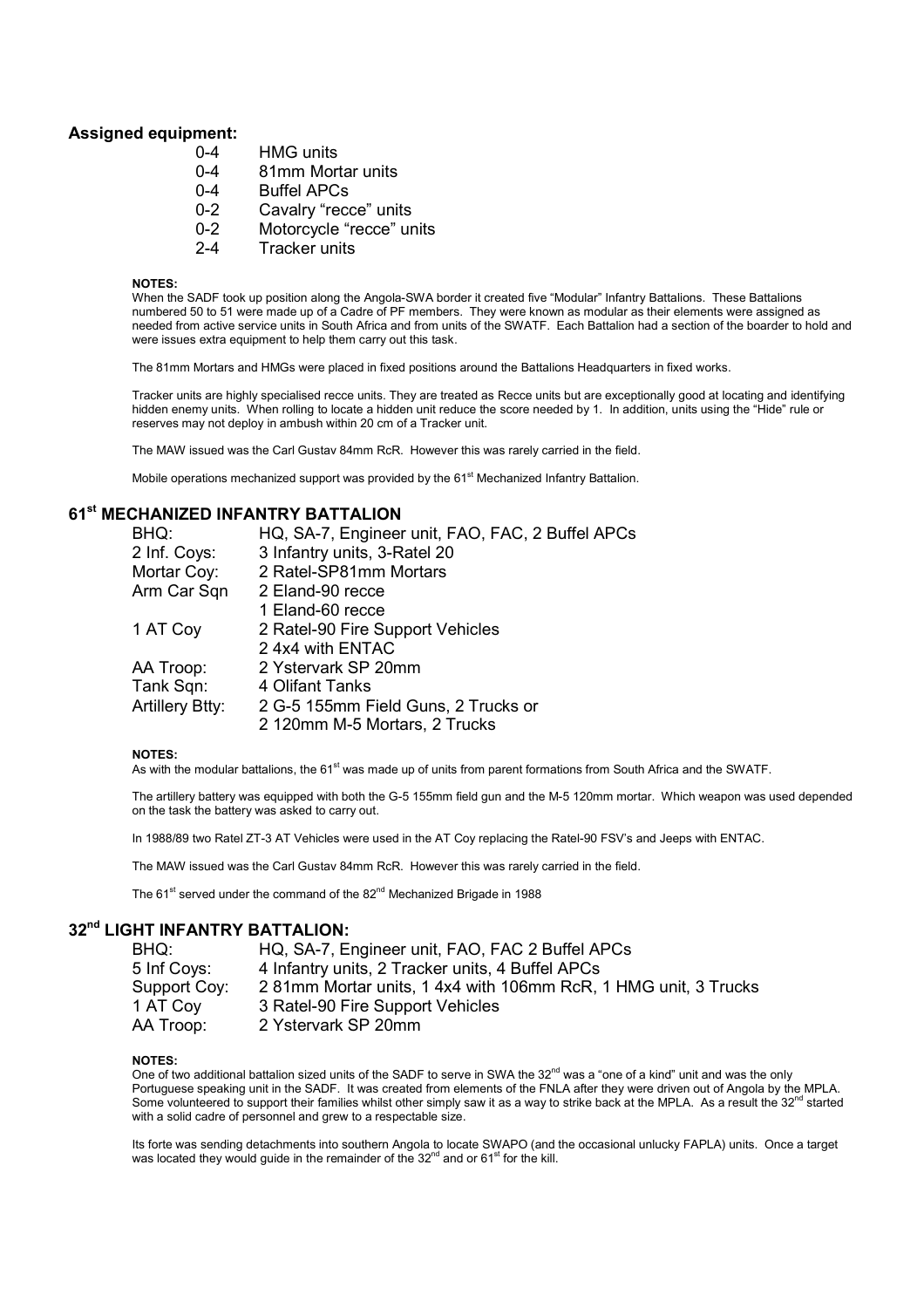Tracker units are highly specialised recce units. They are treated as Recce units but are exceptionally good at locating and identifying hidden enemy units. When rolling to locate a hidden unit reduce the score needed by 1. In addition, units using the "Hide" rule or reserves may not deploy in ambush within 20 cm of a Tracker unit.

No MAW was carried.

#### PARACHUTE BATTALION:

| BHQ:         | HQ, SA-7, FAO, FAC                  |
|--------------|-------------------------------------|
| 4 Inf Coys:  | 4 Infantry units                    |
| Support Coy: | 181mm Mortar units, 1 Engineer unit |

#### NOTES:

The second additional battalion sized unit to serve in SWA was the 1<sup>st</sup> Parachute Battalion, the only PF battalion in the  $44<sup>th</sup>$  Parachute Brigade. This served as an alert force. However both the  $2^{nd}$  and  $3^{rd}$ , both CF units, were also used on external operations or deployed to SWA when the  $1<sup>st</sup>$  was operating across the border

In 1989 the 14<sup>th</sup> Parachute Battalion Group was formed by calling up elements of the 44<sup>th</sup> Parachute Brigade and attaching the to the 1<sup>st</sup> Parachute Battalion.

| AT Coys:     | 2 4x4 with ENTAC              |
|--------------|-------------------------------|
| Mortar Btty: | 2 120mm M-5 Mortars, 2 Trucks |

The mortars are integral to the battalion and should therefore be deployed on table

# SWATF (South West Africa Territorial Forces).

The SWATF was officially formed in 1980, bring existing units under central control. Seven Infantry Battalions were formed. SWA was divided up into sectors (numbered 10 to 70) within SWA with sectors 10, 20 and 70 on the SWA/Angola border. In addition CF elements of the SADF that existed in SWA were also transferred to that of the SWATF.

Six of the battalions formed were deployed along the border amongst local tribal groups living there and carried out a "Hearts and Minds" operation, with the amount of money paid to these tribal groups on a monthly basis having a major effect on the local economy.

These were permanent units and no two had the same organisation.

# 101<sup>st</sup> INFANTRY BATTALION

| BHQ:         | HQ, FAO, 1 Buffel APC                                           |
|--------------|-----------------------------------------------------------------|
| Tracker Coy: | 6 Tracker units                                                 |
| 4 Recce Coy  | 3 Infantry "Romeo Mike" units, 3 Casspir APCs                   |
| 2 Inf Coys:  | 3 Infantry units, 1 HMG unit                                    |
| Support Coy: | 281mm Mortar units, 14x4 with 106mm RcR, Engineer unit 3 Trucks |

NOTES:

The 101<sup>st</sup> was formed in Owambo in order to block SWAPO infiltration into that area.

Tracker units are highly specialised recce units. They are treated as Recce units but are exceptionally good at locating and identifying hidden enemy units. When rolling to locate a hidden unit reduce the score needed by 1. In addition, units using the "Hide" rule or reserves may not deploy in ambush within 20 cm of a Tracker unit.

Romeo Mike (Afrikaans for Reaksiemag or Reaction Force) units operated with the tracker teams, with the Trackers locating the enemy and calling in the Romeo Mike unit to attack and destroy the target. The tactic was copied from Operation Koevoet.

No MAW was carried

The first two Romeo Mike Companies 901 and 903 were formed in 1984, whilst 902 and 904 were formed in 1985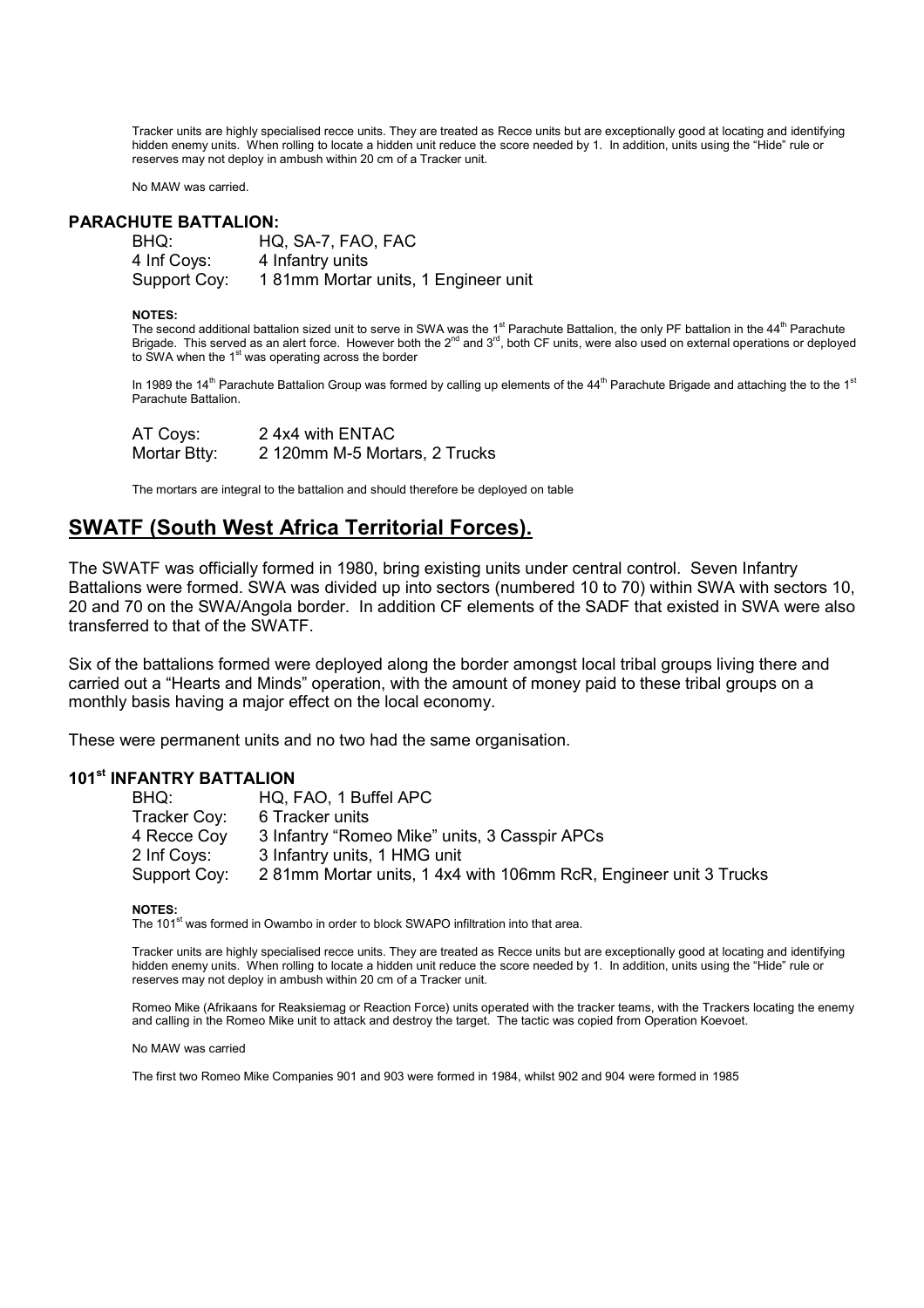# 101<sup>st</sup> INFANTRY BATTALION

| BHQ:         | HQ, FAO, 1 Tracker unit, 1 Buffel APC                          |
|--------------|----------------------------------------------------------------|
| 4 Inf Covs:  | 3 Infantry units, 1 HMG unit                                   |
| Support Coy: | 181mm Mortar unit, 14x4 with 106mm RcR, Engineer unit 2 Trucks |

#### ` NOTES:

The 102<sup>nd</sup> was also formed in Owambo but mainly served as a garrison force

Tracker units are highly specialised recce units. They are treated as Recce units but are exceptionally good at locating and identifying hidden enemy units. When rolling to locate a hidden unit reduce the score needed by 1. In addition, units using the "Hide" rule or reserves may not deploy in ambush within 20 cm of a Tracker unit.

Buffel APCs were issues as required, but no more than 2 companies can be motorised.

No MAW was carried

# 201st INFANTRY BATTALION

| BHQ:         | HQ, FAO, 1 Tracker unit, 1 Buffel APC                           |
|--------------|-----------------------------------------------------------------|
| Tracker Coy: | 6 Tracker units                                                 |
| 5 Inf Covs:  | 1 Infantry units, 2 "recce" Infantry units                      |
| Support Coy: | 281mm Mortar units, 14x4 with 106mm RcR, Engineer unit 3 Trucks |

#### ` NOTES:

the 201st was formed from Bushmen refugees from Angola and the Caprivi Strip

Tracker units are highly specialised recce units. They are treated as Recce units but are exceptionally good at locating and identifying hidden enemy units. When rolling to locate a hidden unit reduce the score needed by 1. In addition, units using the "Hide" rule or reserves may not deploy in ambush within 20 cm of a Tracker unit.

"Recce" Infantry units are infantry units that also have the Recce ability as per the rules.

Buffel APCs were issues as required.

No MAW was carried.

## 202<sup>nd</sup> INFANTRY BATTALION

| BHQ:         | HQ, FAO, 1 SA-7 unit, 1 Tracker unit, 1 Buffel APC              |
|--------------|-----------------------------------------------------------------|
| 4 Inf Coys:  | 3 Infantry units, 1 HMG unit                                    |
| Support Coy: | 281mm Mortar units, 14x4 with 106mm RcR, Engineer unit 3 Trucks |
| Arm Car Sqn  | 2 Eland-90 recce                                                |
|              | 1 Eland-60 recce                                                |

#### ` NOTES:

The 202<sup>nd</sup> was formed in Kavango and served mainly as a garrison force

Tracker units are highly specialised recce units. They are treated as Recce units but are exceptionally good at locating and identifying hidden enemy units. When rolling to locate a hidden unit reduce the score needed by 1. In addition, units using the "Hide" rule or reserves may not deploy in ambush within 20 cm of a Tracker unit.

Buffel APCs were issues as required.

No MAW was carried.

## 203rd INFANTRY BATTALION

| BHQ:         | HQ, FAO, 1 Buffel APC      |
|--------------|----------------------------|
| 3 Inf Coys:  | 3 "recce" Infantry units   |
| Support Coy: | 181mm Mortar unit, 1 Truck |

#### ` NOTES:

The 203<sup>rd</sup> was formed from Bushmen along the Botswana border. It provided trackers for the 54<sup>th</sup>, 55<sup>th</sup> and 102<sup>nd</sup> Infantry Battalions on rotation.

Buffel APCs were issues as required.

No MAW was carried.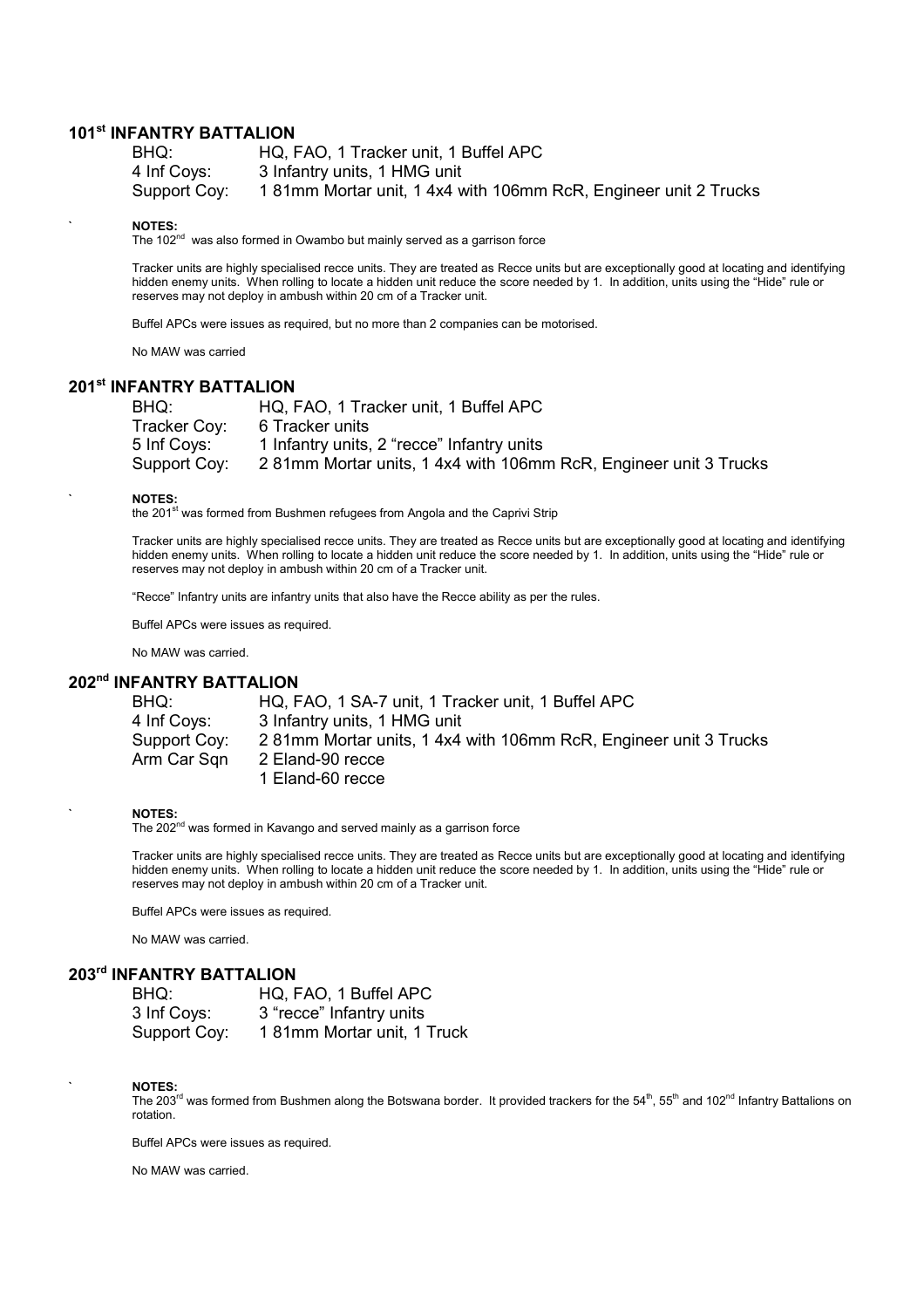# **301st INFANTRY BATTALION**

BHQ: HQ, FAO, 1 SA-7 unit, 1 Buffel APC 3 Inf Coys: 3 Infantry units, 3 Buffel APCs Support Coy: 2 81mm Mortar unit, 1 Engineer unit, 2 Eland-90, 1 Buffel APC, 2 Trucks ` NOTES: the 301 $\mathrm{^{st}}$  was formed from units that had served in the 61 $\mathrm{^{st}}$  Mechanized Battalion.

No MAW was carried.

# 701st INFANTRY BATTALION

BHQ: HQ, FAO, 1 SA-7 unit, 1 Buffel APC 3 Inf Coys: 3 Infantry units, 1 HMG unit Support Coy: 2 81mm Mortar unit, 1 Engineer unit, 1 Buffel APC, 2 Trucks Attached units: SWATF Arty Btty: 2 25pdr, 2 Trucks SWATF AC Sqn: 2 Eland-90 recce 1 Eland-60 recce Marine Cov: 3 Infantry Units

` NOTES:

the 701<sup>st</sup> was formed in what is known as the Caprivi Strip. Its reputation was so high that together with the Marine Company were the only SADF units assigned to this sector

Buffel APCs were issues as required.

No MAW was carried.

# 901<sup>st</sup> INFANTRY BATTALION

BHQ: HQ, FAO, 1 SA-7 unit, 1 Buffel APC 4 Inf Coys: 3 Infantry units, 1 HMG unit, 4 Buffel APCs Support Coy: 2 81mm Mortar unit, 1 Engineer unit, 1 4x4 with 106mm RcR, 1 Buffel APC, 2 **Trucks** 

` NOTES:

.

the 901<sup>st</sup> was recruited from SWA at large and was used as a reserve force.

The MAW issued was the Carl Gustav 84mm RcR. However this was rarely carried in the field.

REACTION FORCE (ex-SADF CF units raised in SWA, and turned over in 1980. Never were fully called out into active service.

- 1 Recce Armoured Car Regiment (EL-60 and EL-90)
- 1 Mechanized Infantry Battalion (Ratel)
- 1 Mechanized Infantry Battalion (Buffel)
- 1 Artillery Regiment (G-2 5.5" field Guns)